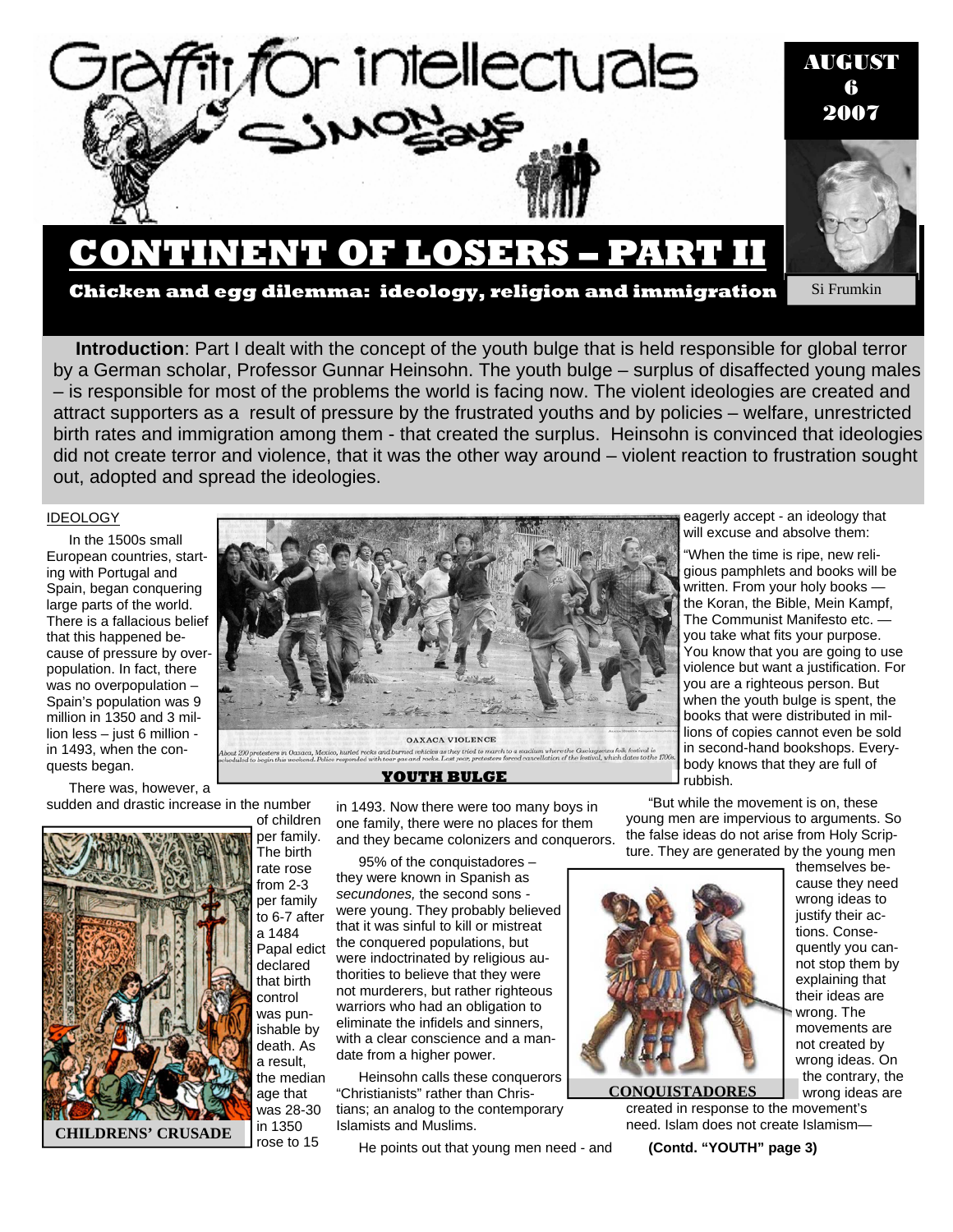# **MY THREE WATCHES** BY SI FRUMKIN

I got my first watch for my birthday,  $8^{th}$  or  $9^{th}$ , I am not sure which. I loved it. I think that it wasn't a very good one: it didn't keep very good time, said, "you will over wind it and the spring will break" – and I was told again and again to keep it away from I had to remember to wind it very carefully – "never force it," my father water. But it was my watch, its numbers would shine greenish in the dark, and I felt, oh so grownup and more important than my friends who didn't have one.

The watch disappeared in the ghetto. It night have been taken away when the Jews had to turn in all their valuables, or maybe my parents sold it for food, or maybe I just lost it. I don't really remember except that I would remember it once in a while and wished I had it back. But there was much



 Dachau—Kaufering #**1 Si Frumkin's camp, April 3, 1945, 2 days after liberation.by the U.S. Army. Si's comment half a century later: "Sometimes war is good—very good…"** 

else that I missed – unimportant stuff when I think back, but I was just 10-years old when they put us behind barbed wire and so I didn't think much about the important and meaningful things that became important and meaningful when I got older. I missed silly things: ice cream and chewing gum and movies and listening to the radio and going for rides in my father's car or swimming in the river in summertime – like I said, silly things.

Then, the war was over, I was 14 and in a refugee camp in Italy. Once a month I would go the UN office where they gave us our monthly allowance of 5000 lira – about \$10 – and I would spend some of it on the silly things I had missed for the past 4 years. I bought ice cream, went to the see movies that I didn't really understand (they were all dubbed in Italian which I didn't speak all that well) and sometimes I bought a comic book – I remember liking "Flash Gordon" a lot.

And then a strange thing happened. Mysteriously, wonderful watches appeared for sale in the refugee camp. They were beautiful. Waterproof, Swiss made, fluorescent numbers, large second hand and only

10,000 lira – same watch cost about 100,000 in a store. I still don't know where they came from – Mafia? Stolen goods? Contraband? Who cares! I had to have one.

I skimped and saved. I ran errands for the black marketers. I sold some of the goodies that charity organizations gave us. I

wiped the windshields of American army jeeps and shamelessly asked, "GI Joe, tip boy, please?" – this was all the English I knew. I stopped buying ice cream, movie tickets and comic books. And, it took a while, but I got it. I got my watch.

I kept it a long time. It finally broke down more than 10 years later, in far away California.

And then, a few weeks ago, 60 years after Italy, I got a mysterious package in the mail. There was a small box in it and a letter from Carlsbad, a small charming town not far from San Diego. The name meant nothing to me. Here it is: *Dear Mr. Frumkin:* 

*I was in the audience when you were at the opening of the library display of the con-*



*centration camp photos. After the talk I came up to speak to you. In our discussion I told you about being at the liberation of Dachau Concentration Camp. In that conversation I mentioned our unit's experience at* 

*several of the satellite camps prior to reaching Dachau.* 

*A story which caught your attention was the one about our blowing the safe at one of the camps and finding it full of watches. Not knowing just what to do we gave the watches to the prisoners who were still in the camp. You then told me about not having a watch and wanting one so badly after you were free that you bought one as soon as you had enough money to afford it.* 

*That has touched me so that I took one of the two watches I still have to a local jeweler and had him clean and repair it. The watch caught his attention and he told me that it was certainly a gem worth keeping. After he heard the story behind the watch he was astounded!* 

*Please accept the watch on my behalf as a completion of the liberation of the camp.* 

*Now, you have one of the watches. Sincerely, Donald E. Jackson* 

The watchmaker is right. The watch is a gem. It's a pocket watch with a silvery metal back. The dial has "Swiss made", the make "Bentima" and, in French, "*Facon 8 jours*" which means that it will run for 8 days after being wound. I don't think that it is worth vey much in money. But to me – and to the wonderful Don Jackson, the watch is priceless.

It belonged, long ago, to someone who is long gone and who probably cherished it almost as much as I will.

It will remind me, again and again, of what should never be forgotten.  $\dot{\varphi}$ 

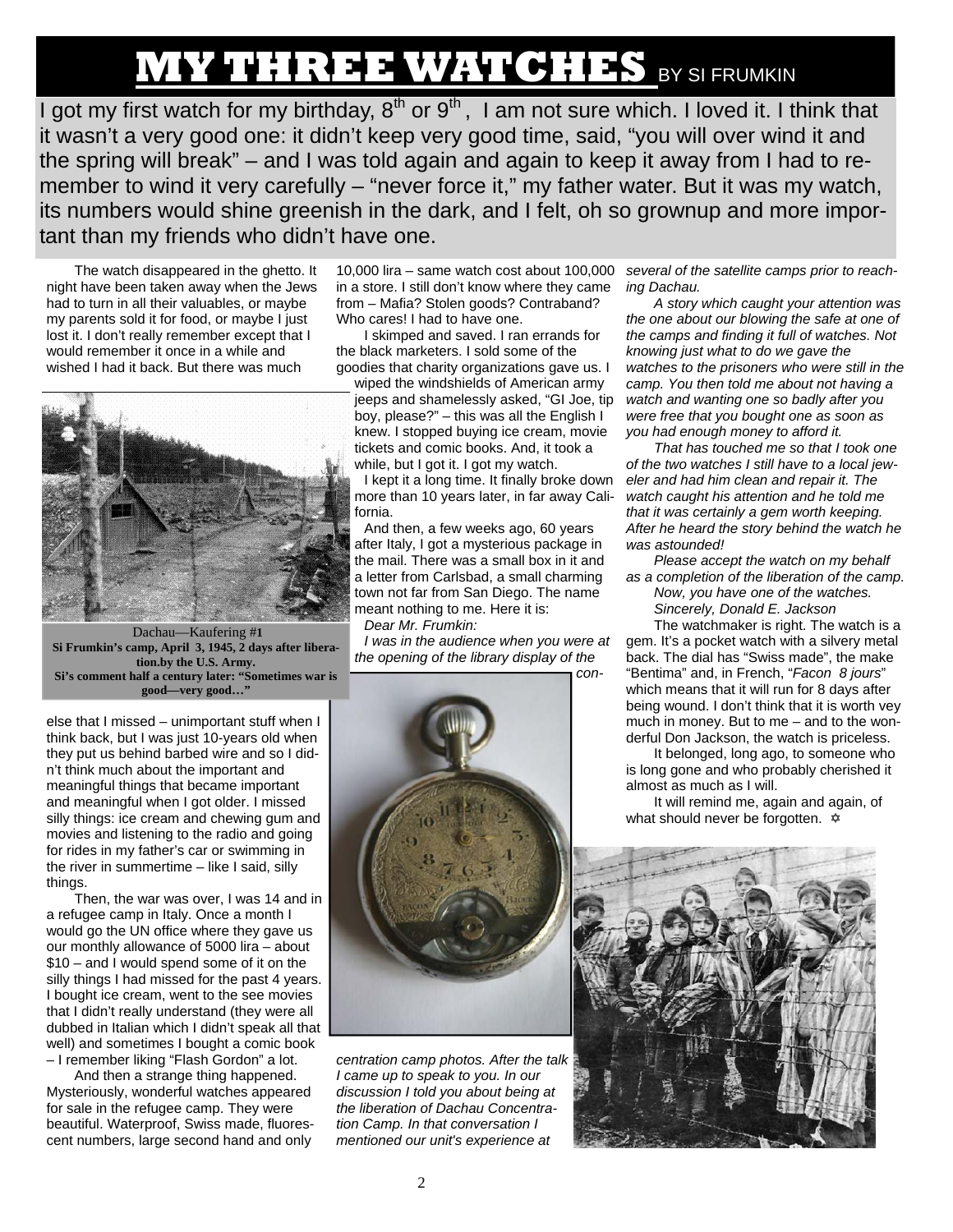**"YOUTH BULGE" from page 1**

- young Muslims do."



#### **IMMIGRATION**

Europe's problem with immigration is twofold – the talented are leaving in droves while the third world countries do not have a population that is educationally advanced enough to replace the low birthrate and high emigration.

Germans, Dutch, French are emigrating in ever greater numbers. In Germany



alone, over 150,000 leave yearly, most of

them for the Anglo-Saxon world. Canada, Australia and New Zealand are ready to receive 1.5 million welleducated immigrants yearly, and they are doing everything to ease the way for them. Heinsohn is not surprised:

"It is no wonder that young, hardworking people in France and Germany choose to emigrate. It is not

just that they have to support their own ageing population. If we take 100 20-

year-olds, then the 70 Frenchmen and Germans also have to support 30 immigrants of their own age and their off-

spring. This creates dejection in the local population, particularly in France, Germany and the Netherlands. So they run away."

Europe's current criteria for accepting immigrants are, (1)

whether they are victims of discrimination, (2) whether they already have family in Europe, (3) if they are al-

ready in Europe they should be legalized, and  $(4)$  – and least important - that the immigrant should fit into the labor market.

Germany is just one example of a loss of billions in revenue because of the lack of qualified people. It has two million available jobs that

cannot be filled, a welfare-dependent population of 6 million, and the two do not meet.

France has 2 children per woman, but out of five newborns, two are already Arabic or African. In Germany 35 per cent of all newborns already have a non-German background, and non-Germans commit 90 per cent of violent crimes. A woman in Tunisia has 1.7 children. In France she may have six because the French government pays her to have them.

Canada has a policy that is directly opposite to Europe's: every new Canadian who comes from abroad has to meet educational and professional criteria. The result is that

of 100 Canadian adult immigrants, 98 have better professional qualifications than the Canadian average. In Germany and France the corresponding number is 10%.

 "It started to go wrong around 1980. But the great turn in Germany came as late as 1990. That was when we opened the gates for a mass immigration of, roughly speaking, unqualified people. Between 1990 and 2002, Germany allowed an immigration of 13 million. At almost the same time it started to go wrong

in France. We can only avert this burden on the welfare state through legislation.

We have to pass a bill to the effect that new children born after a certain date will have to be paid for by their parents. It will be a revolution. But it is not even being discussed here in Europe."

Professor Heinsohn is not optimistic about the future and has little advice. He would like to see a larger immigration from China but admits that the educated Chinese will not be eager to go some-



where where they will be stuck supporting an ignorant and dependent population. He discounts the possibility of armed resistance if and when European societies will collapse under the immigrant pressure – "who will be left to fight?" he asks, "The young will be gone." He quotes a 2005 German poll that



shows that 52% of the 18–32 age group want to leave. "The only ones that are truly loyal to France, Holland, Scandinavian countries and Germany are those living off the welfare system. There is no other place in the world that will take care of them," he says.

I agree. There is little reason for optimism about Europe's future. I can only hope that America will not follow Europe's example and that while there is still time, we will realize that the system we are attempting to implement at present, one that is based on preference for the talented, intelligent, adaptable and educated will lay a foundation for a future that may be brighter than the one facing old Europe, the Continent of Losers.  $\phi$